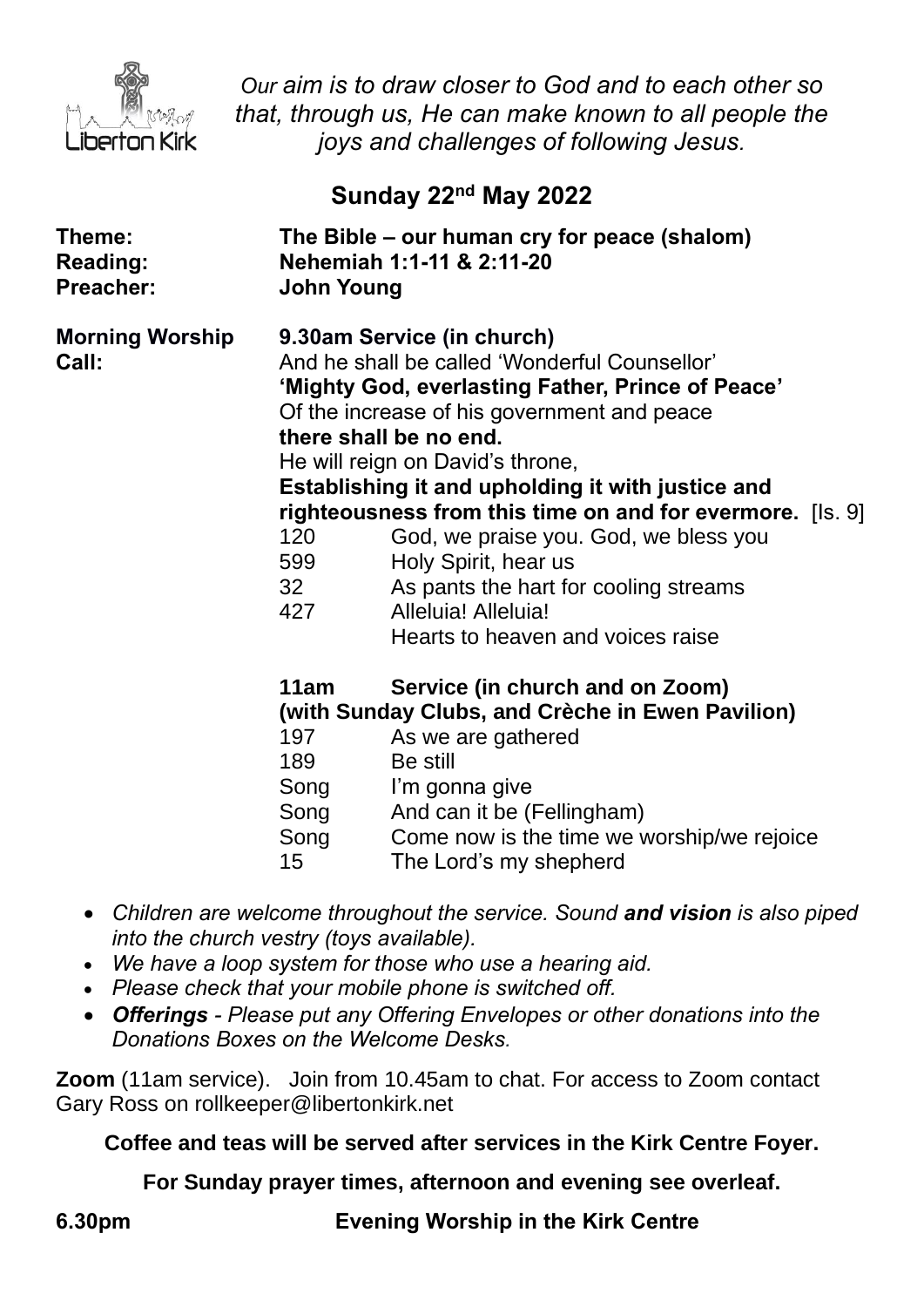#### **WEEKLY DIARY GENERAL ASSEMBLY WEEK 21-26 MAY**

**TODAY**<br>10.20am

Elders' Room Sunday Morning Prayer Time After 11am Service **Cross at East Door** Prayer Team Ministry **6.30pm Evening Worship in the Kirk Centre**

#### **Monday 23rd May**

9am-2pm Foyer Form Kirkgate Café 7.30pm Zoom The Bible Course

# **Tuesday 24th May**

**7.30am – 7.30pm Upper Room Time (see below)** 9am-2pm, 5.15-8pm Foyer Form Kirkgate Café

## **Wednesday 25th May**

9am-2pm, 6-8pm Foyer Form Kirkgate Café 11am **Small Hall** Pram Praise

#### **Thursday 26th May (Ascension Day) (Start of Thy Kingdom Come)**

9am-2pm Foyer Fore Kirkgate Café

2pm Anderson Hall Senior Citizens

**Sunday 29 th May Morning Worship at 9.30am short Service in the church 11am Service in the church and on Zoom. (with Sunday Clubs, and Crèche in Ewen Pavilion)** Theme: The Bible - Messiah Preacher: Fiona Devoy **7pm Joint Evening Worship at Gilmerton Hub**

### **Upper Room Time (Tuesday 7.30am – 7.30pm)**

A quiet place for anyone who wants to spend some time with God. Includes the following times together: Morning Prayers 8am - 8.30am, Midday Prayers 12.00 noon-12.30pm, Evening Prayers 7.00pm - 7.15pm.

**Prayer Requests** - can be sent to either John (see page 4) or Lindsay at [nicolyoung3@gmail.com](mailto:nicolyoung3@gmail.com) who will pass details on to the rest of the prayer team.

**Prayer Wall -** on the Kirk website under the Prayer section. Prayers are monitored before publication. Please ask for follow-up or keep it private if you so wish.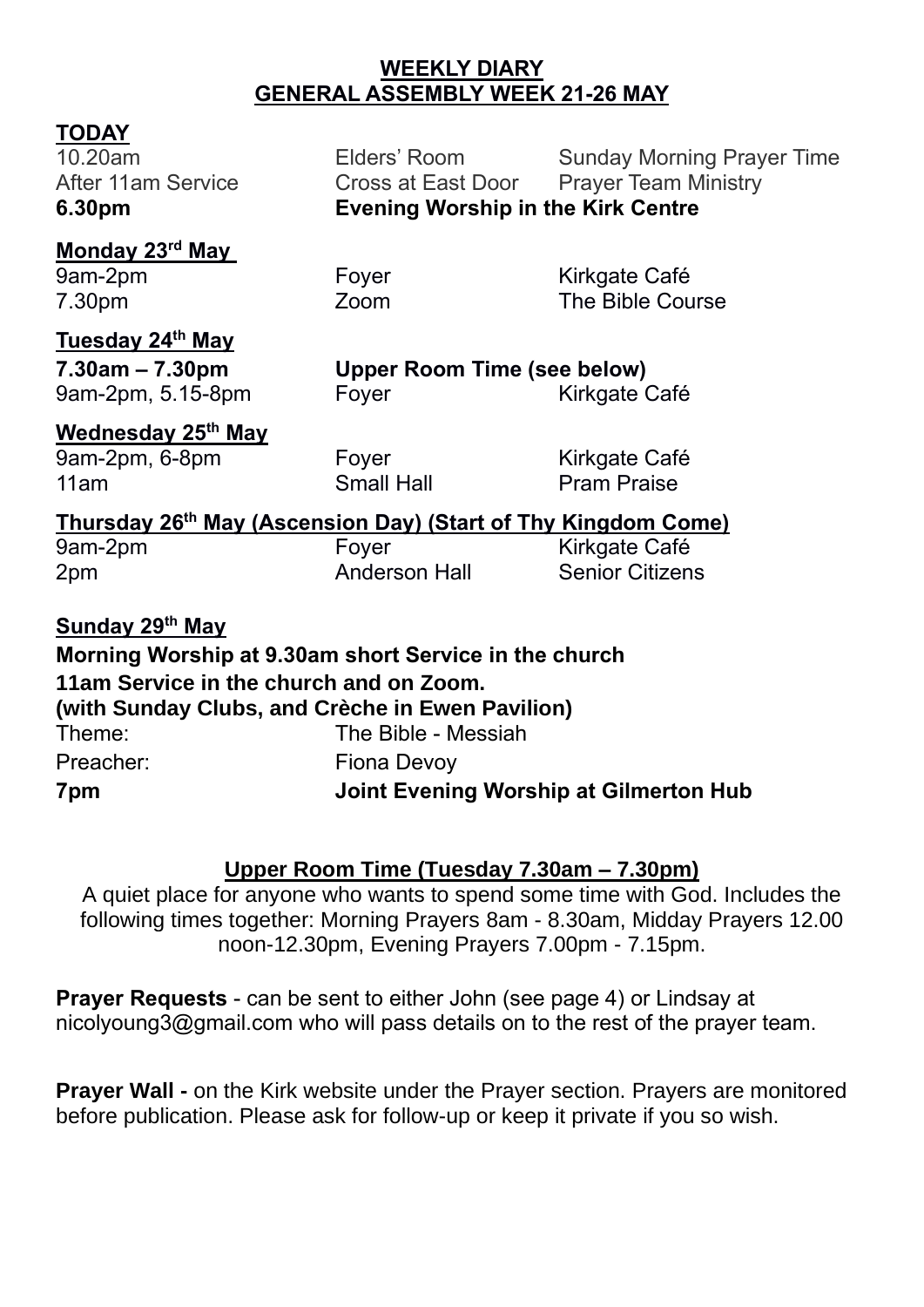#### **NOTICES**

**May Magazines** available online. Spare printed magazines on Welcome Desks, in the Offering House and Kirk Centre Entrance.

**Communion Cards -** available from the shelf at the entrance of the Kirk Centre.

**Crosstalk (SEECAT'S newsletter)** – May edition now available on Welcome Desks in the Kirk Centre entrance and in the Offering House. Also online at [www.seecat.org](http://www.seecat.org/)

**The Word for Today** – around the Kirk building again. Start at the Offering House. Theme: Thoughts on the Lord's Prayer.

**Thy Kingdom Come** 26th May - 5th June. A global prayer venture! Prayer Journals, Novenas and Cheeky Pandas booklets are available on the Welcome Desks and the Offering House. More information in the magazine and at [www.thykingdomcome.global](http://www.thykingdomcome.global/)

**Safe Families** - Information Night Monday 30th May, 8-8.45pm on Zoom. New volunteer training, Saturday  $28<sup>th</sup>$  May 9.15am-4.30pm in person. For more information contact scotland@safefamilies.uk

**Congregational Prayer** Tuesday 31<sup>st</sup> May at 7.30pm in the Kirk. As well as prayers of Thanksgiving and a time of Listening to God, we focus on God's Kingdom 'On earth as it is in heaven'.

**Senior Citizens** are continuing until 2nd June at 2pm in the Anderson Hall with Afternoon Tea.

**Family Summer Ceilidh Friday 3rd June, 7.00pm - 10.30pm, Anderson Hall.** Have you got your tickets yet??? Tickets available after church at the gate or from the cafe, or on Eventbrite, suggested donation £5, children free. Buffet food available, bring your own drinks and snacks. Raffle prizes welcome (put in box at Kirk Centre entrance). Profits to go to Sunday Club projects. Contact Fiona Devoy for more information [\(fiona.devoy@yahoo.co.uk\)](mailto:fiona.devoy@yahoo.co.uk). Flyers on side tables.

**Queen's Jubilee Family Fun Day** at Liberton Northfield Church on Saturday 4<sup>th</sup> June 11.30-4pm. Poster on Notice Board with more information.

**Liberton Kirk and Kirkgate Trust Accounts 2021** – copies now available in the 'Money Matters' and 'Kirkgate Trust' holders on the side cupboards.

**Volunteers – Wheelchair pushers and Drivers.** As we are now able to return to church, we have had some requests for assistance in getting here from some of our fellow worshippers. Would you be able to help, either driving or pushing wheelchairs? Please contact Netta at [nettarough59@hotmail.co.uk](mailto:nettarough59@hotmail.co.uk) or 07787721405. As with all our rotas, if we have a few volunteers, we can share the load so that no one has to help too often!